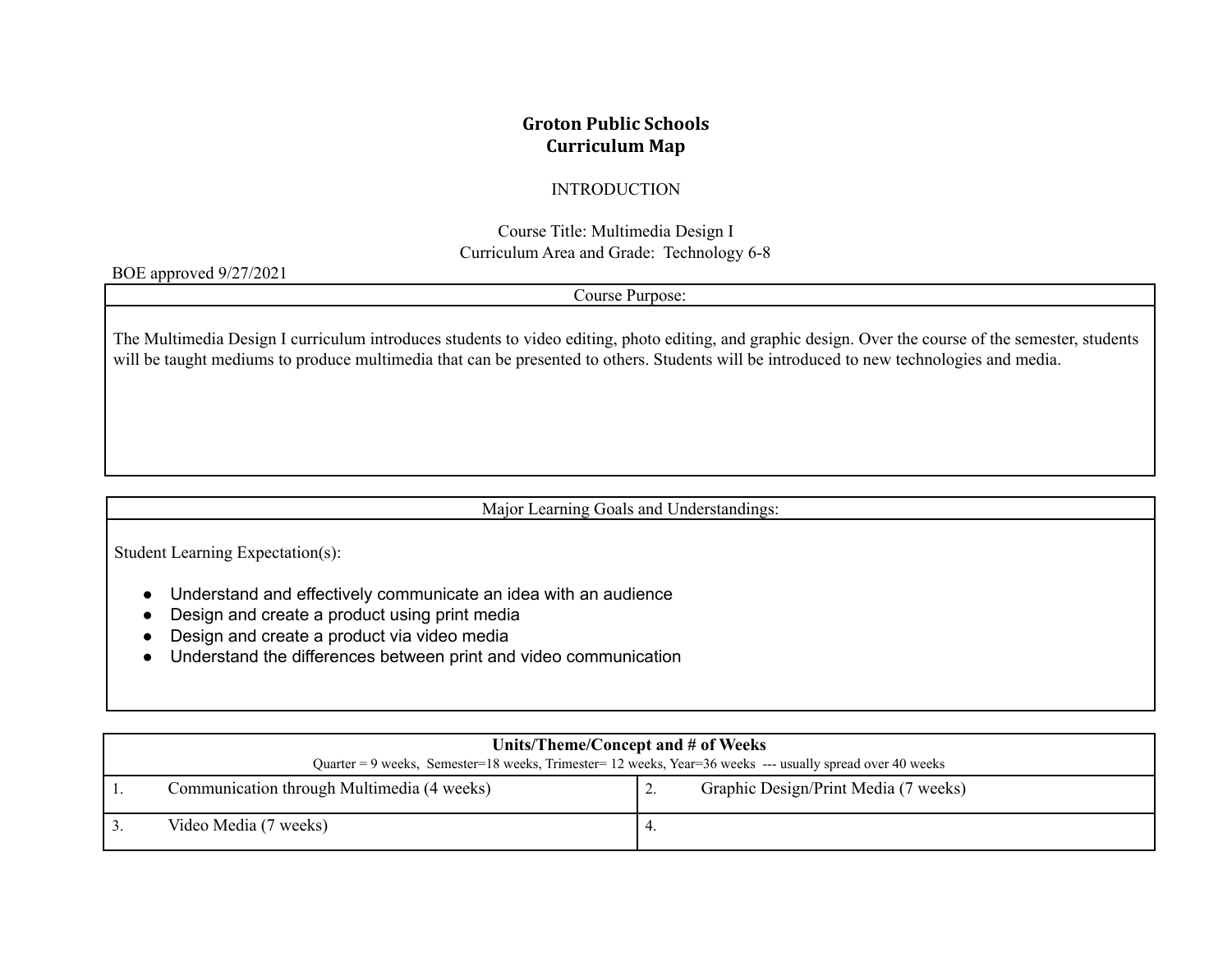#### **Mappers/Authors: Daniel Bruno**

Date Approved: 9/27/2021

| Unit 1 - Communication Through Social Media |            |                     |                        |  |  |  |
|---------------------------------------------|------------|---------------------|------------------------|--|--|--|
| <b>Grade:</b>                               | Subject:   | Course: L           | <b>Length of Unit:</b> |  |  |  |
| $6 - 8$                                     | Technology | Multimedia Design I | $(\# of weeks)$        |  |  |  |

| $\bullet$ ISTE I - Ic<br>$\bullet$ ISTE $2 - 2a$<br>$\bullet$ ISTE 2 - 2b |  |  |  |
|---------------------------------------------------------------------------|--|--|--|
| $\bullet$ ISTE $3 - 3a$<br>$\bullet$ ISTE $3 - 3b$                        |  |  |  |

| Part 2 – Standards                                                                    |                                                                                                                                                                                                                                                                                                                         |                       |  |  |  |  |
|---------------------------------------------------------------------------------------|-------------------------------------------------------------------------------------------------------------------------------------------------------------------------------------------------------------------------------------------------------------------------------------------------------------------------|-----------------------|--|--|--|--|
|                                                                                       | Key (GLE) Content Knowledge and Concepts/Skills<br><b>Bloom's Taxonomy Levels</b>                                                                                                                                                                                                                                       |                       |  |  |  |  |
|                                                                                       |                                                                                                                                                                                                                                                                                                                         | Creating, Evaluating, |  |  |  |  |
|                                                                                       |                                                                                                                                                                                                                                                                                                                         | Analyzing, Applying,  |  |  |  |  |
|                                                                                       |                                                                                                                                                                                                                                                                                                                         | Understanding and     |  |  |  |  |
|                                                                                       |                                                                                                                                                                                                                                                                                                                         | Remembering           |  |  |  |  |
| The students will know:                                                               | The students will be able to:                                                                                                                                                                                                                                                                                           |                       |  |  |  |  |
| ISTE 1c: Empowered<br>Learner<br>ISTE 2a: Digital Citizen<br>ISTE 2b: Digital Citizen | Students use technology to seek feedback that informs and improves<br>their practice and to demonstrate their learning in a variety of ways.<br>(ISTE 1c)<br>Students cultivate and manage their digital identity and reputation and<br>are aware of the permanence of their actions in the digital world. (ISTE<br>2a) | Ι.                    |  |  |  |  |
| ISTE 3a: Knowledge<br>4.                                                              |                                                                                                                                                                                                                                                                                                                         |                       |  |  |  |  |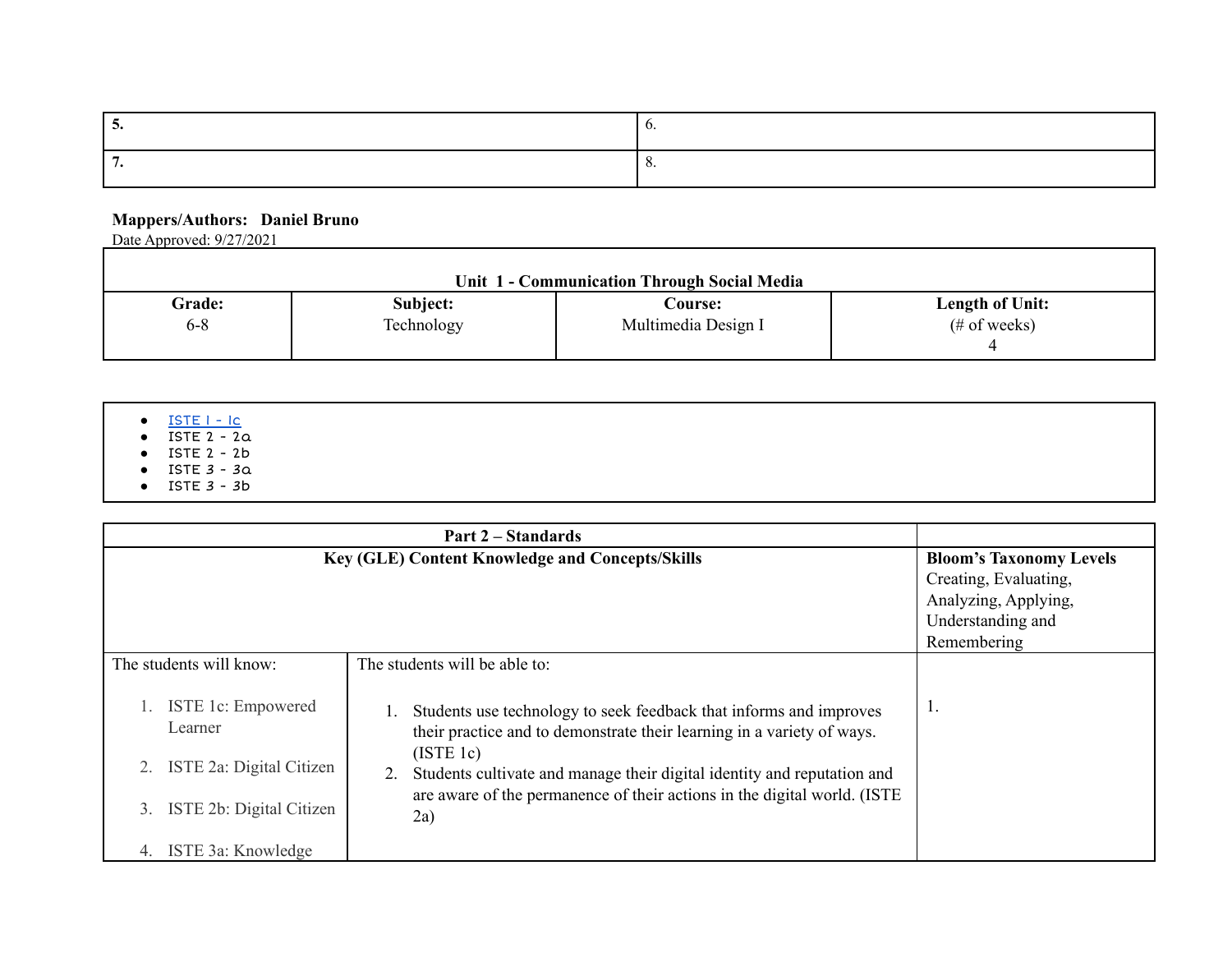| Constructor           | 3. | Students engage in positive, safe, legal and ethical behavior when using     |  |
|-----------------------|----|------------------------------------------------------------------------------|--|
| 5. ISTE 3b: Knowledge |    | technology, including social interactions online or when using               |  |
| Constructor           |    | networked devices. (ISTE 2b)                                                 |  |
|                       |    | 4. Students plan and employ effective research strategies to locate          |  |
|                       |    | information and other resources for their intellectual or creative pursuits. |  |
|                       |    | (ISTE 3a)                                                                    |  |
|                       |    | 5. Students evaluate the accuracy, perspective, credibility and relevance of |  |
|                       |    | information, media, data or other resources. (ISTE 3b)                       |  |
|                       |    |                                                                              |  |

## **Big Idea and Statement of Inquiry**

#### **● Big Ideas**

- **○** Communication of product should be clear and obvious
- Communication should be ethical and safe for all
- How do professional advertisers communicate with the public?

### **● Statement of Inquiry**

○ How does one effectively and ethically communicate with the public?

### **Part 3 – Common Unit Assessments**

- Formative Assessments: written quizzes, exit slips, webquests
- Self-Assessment: review/grade own work, reflections
- Peer Assessment: peer feedback/input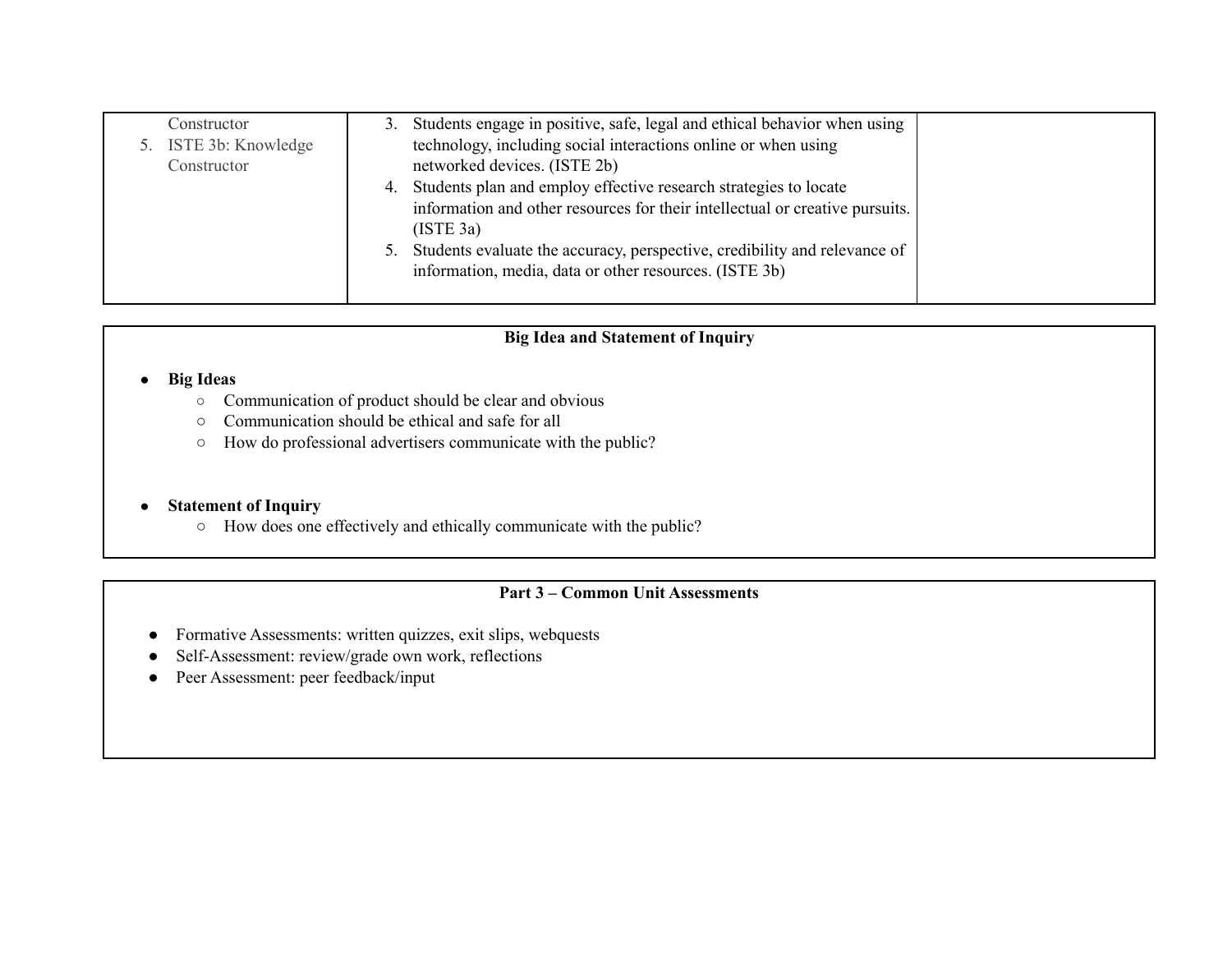# **Part 4 – Common/Assured Learning Experiences**

- Group activities
- Modeling
- Peer assessment
- Monitoring, guidance, support
- Encourage student leadership and teaching
- Direct instruction

| Unit 2 - Graphic Design/Print Media |                        |                                       |                                   |  |
|-------------------------------------|------------------------|---------------------------------------|-----------------------------------|--|
| Grade:<br>$6 - 8$                   | Subject:<br>Technology | <b>Course:</b><br>Multimedia Design I | <b>Length of Unit:</b><br>7 weeks |  |
|                                     |                        |                                       |                                   |  |
| ISTE 2b                             |                        | <b>ISTE Standards</b>                 |                                   |  |

- **●** ISTE 2c
- **●** ISTE 4a
- **●** ISTE 4b
- **●** ISTE 6c
- **●** ISTE 6d

| Part 2 – Standards                                                                                                                   |                                                                                                                                                                                                                                                                                                                            |  |  |
|--------------------------------------------------------------------------------------------------------------------------------------|----------------------------------------------------------------------------------------------------------------------------------------------------------------------------------------------------------------------------------------------------------------------------------------------------------------------------|--|--|
| Key Performance Expectations (Content Knowledge and Concepts/Skills)                                                                 |                                                                                                                                                                                                                                                                                                                            |  |  |
| The students will know                                                                                                               | The students will be able to:                                                                                                                                                                                                                                                                                              |  |  |
| 1. ISTE 2b - Digital Citizen<br>2. ISTE 2c - Digital Citizen<br>3. ISTE 4a - Innovative Designer<br>4. ISTE 4b - Innovative Designer | Students engage in positive, safe, legal and ethical behavior when using technology, including social<br>interactions online or when using networked devices. (ISTE 2b)<br>2. Students demonstrate an understanding of and respect for the rights and obligations of using and sharing<br>intellectual property. (ISTE 2c) |  |  |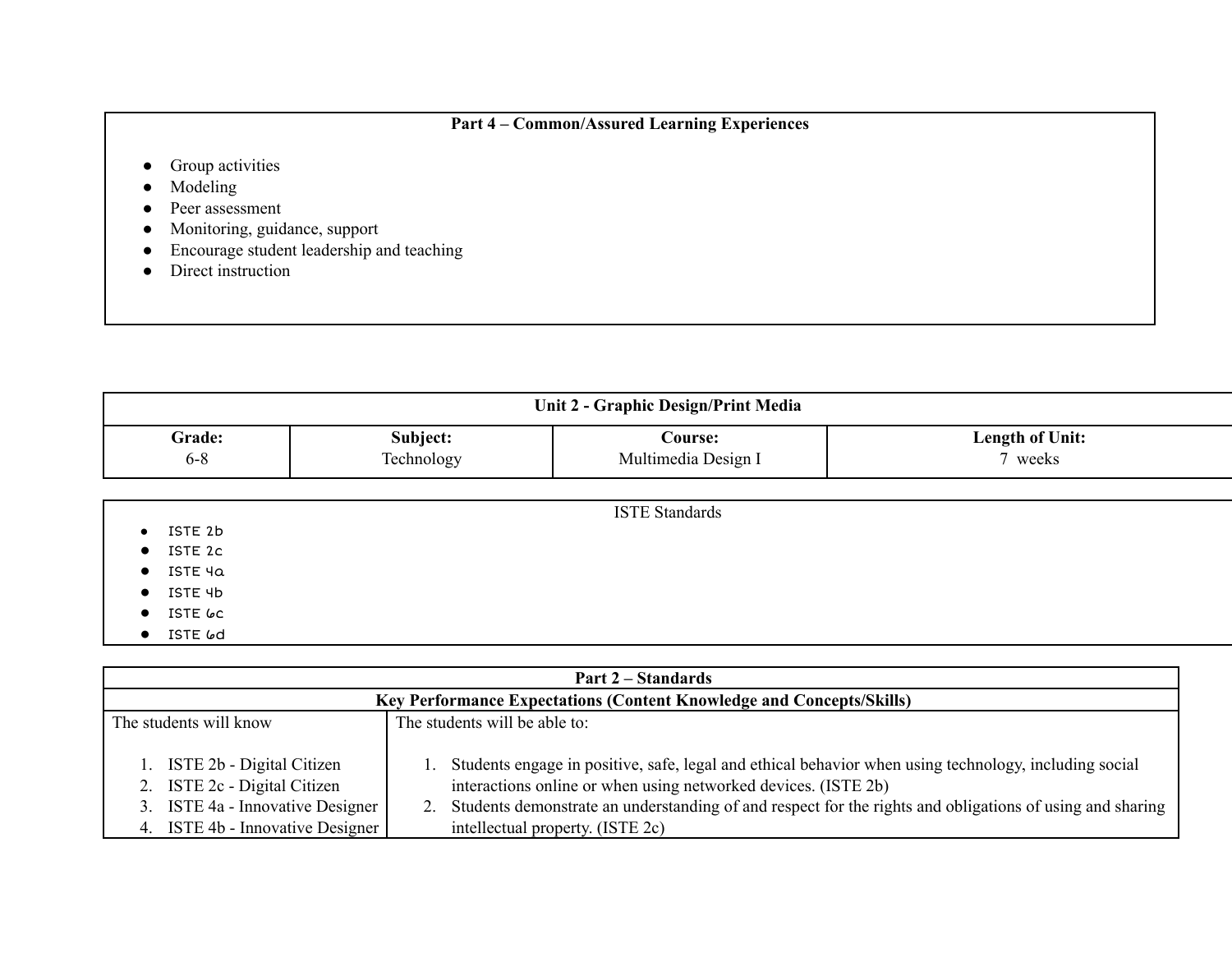| 5. ISTE 6c - Creative<br>Communicator | 3. Students know and use a deliberate design process for generating ideas, testing theories, creating<br>innovative artifacts or solving authentic problems. (ISTE 4a)      |
|---------------------------------------|-----------------------------------------------------------------------------------------------------------------------------------------------------------------------------|
| 6. ISTE 6d - Creative<br>Communicator | 4. Students select and use digital tools to plan and manage a design process that considers design<br>constraints and calculated risks. (ISTE 4b)                           |
|                                       | 5. Students communicate complex ideas clearly and effectively by creating or using a variety of digital<br>objects such as visualizations, models or simulations. (ISTE 6c) |
|                                       | 6. Students publish or present content that customizes the message and medium for their intended<br>audiences. (ISTE 6d)                                                    |
|                                       |                                                                                                                                                                             |

### **Big Idea and Statement of Inquiry**

#### **● Big Ideas**

- o Graphic design is an effective, local communication and advertising
- o Graphic design can be a singular product, such as a poster, or recurring over time, such as a newspaper
- o Graphic design is a way to communicate with a local community
- o Graphic design is an outlet for the creator to express themself

### **● Statement of Inquiry**

o Graphic design and print media is a way to keep communities up to date.

#### **Part 3 – Common Unit Assessments**

- Formative Assessments: warm-ups, written quizzes, mini-projects
- Self-Assessment: review/grade own work, reflections
- Peer Assessment: peer feedback/input
- Summative Assessments: digital projects
- Performance Assessment/Rubric: We will use rubrics for all assessments

### **Part 4 – Common / Assured Learning Experiences**

Students will participate in:

- Group activities
- Modeling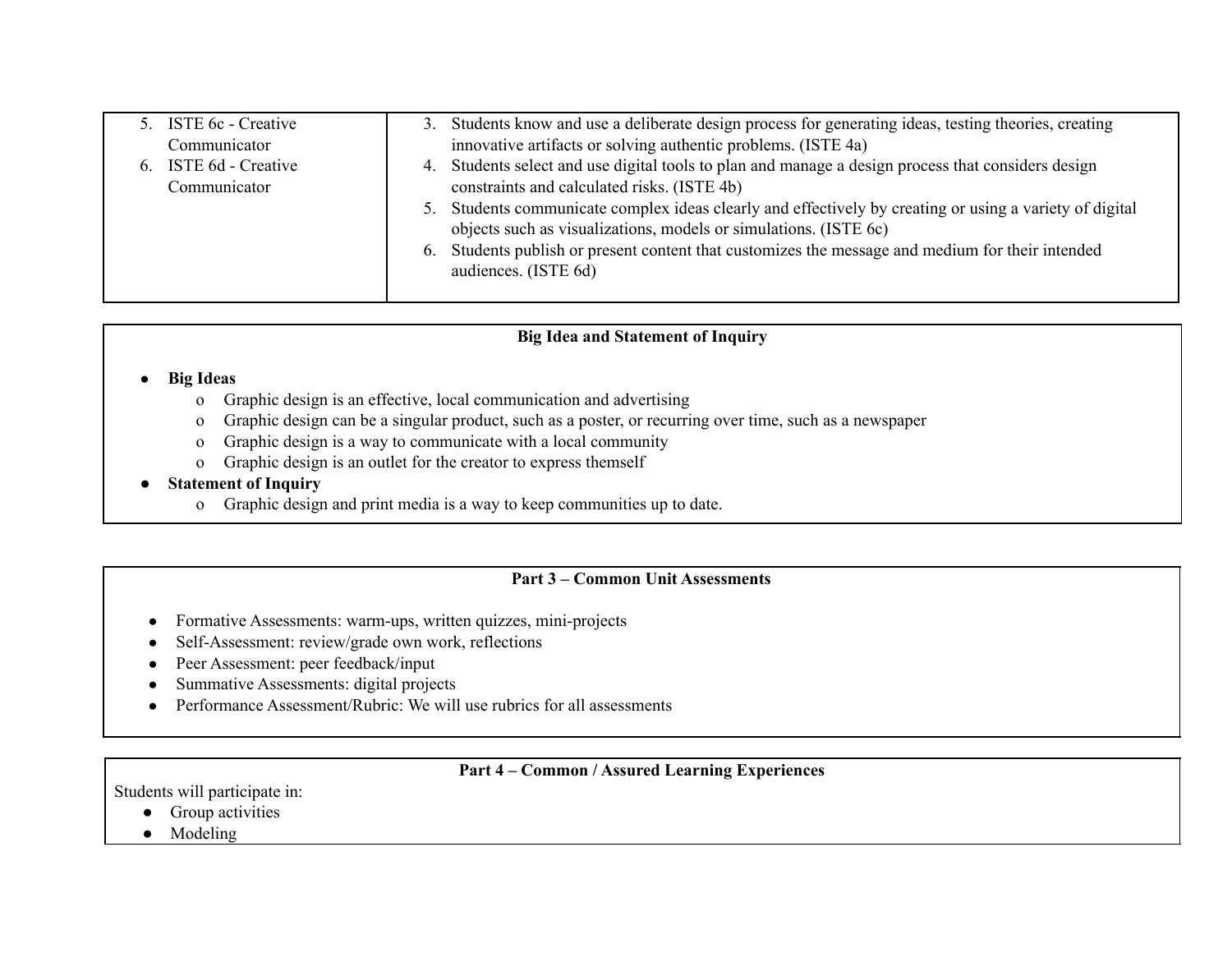- Peer assessment
- Monitoring, guidance, support
- Encourage student leadership and teaching
- Direct instruction

| Unit 3 - Video Media |            |                     |                        |  |  |
|----------------------|------------|---------------------|------------------------|--|--|
| <b>Grade:</b>        | Subject:   | Course:             | <b>Length of Unit:</b> |  |  |
| 6-8                  | Technology | Multimedia Design I | weeks                  |  |  |

● ISTE 6a

● ISTE 6d

- ISTE 7b
- ISTE 7c
- ISTE 7d

| Part.<br>dards                                                                                                                  |  |
|---------------------------------------------------------------------------------------------------------------------------------|--|
| ┳ <del>ァ</del><br>Skills)<br>Concepts<br>$\cdot$ $\alpha x$<br>Knowledge and<br>Expectations<br><b>Content</b><br>mance:<br>ти. |  |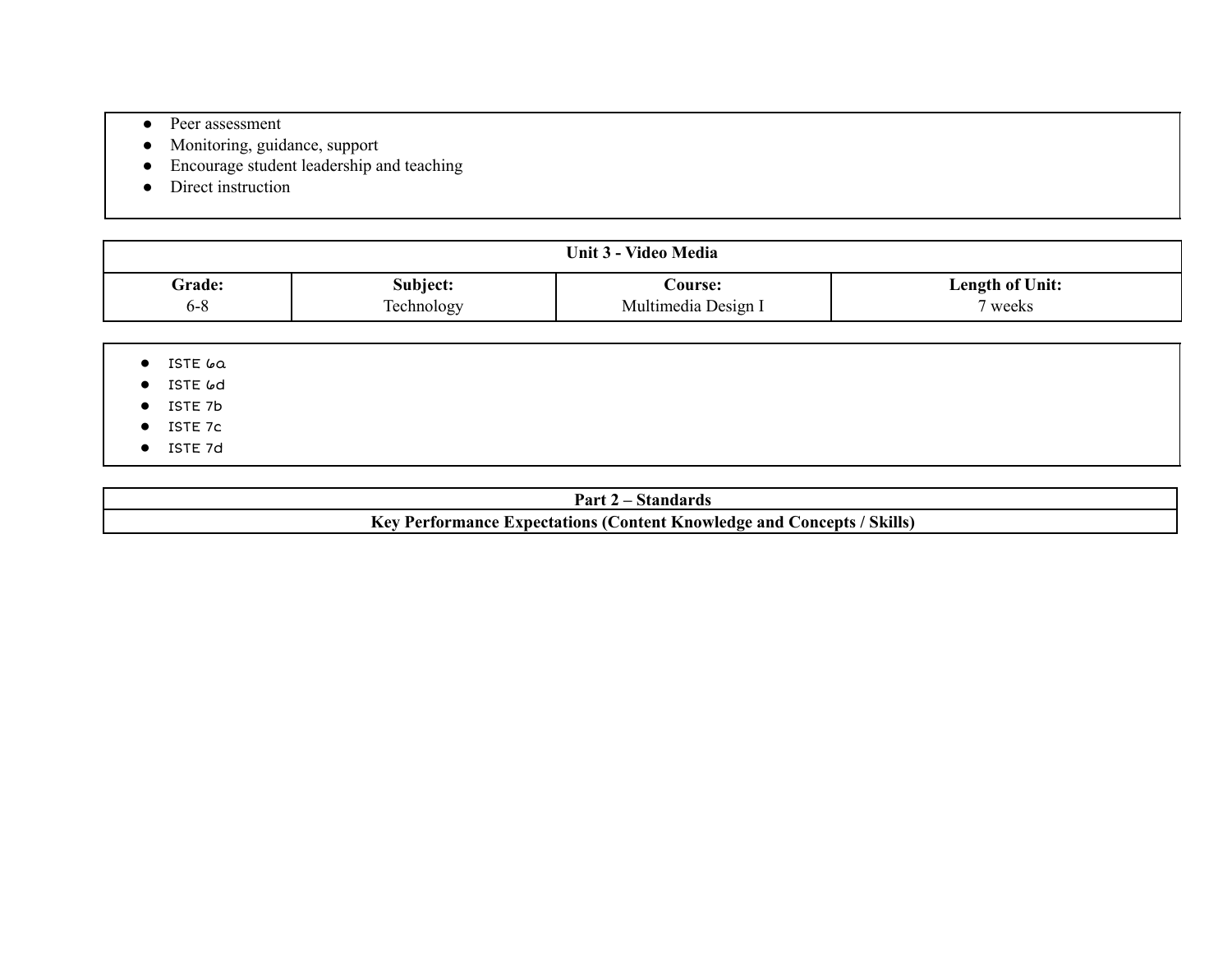| The students will know:                                                                                                                                               | The students will be able to:                                                                                                                                                                                                                                                                                                                                                                                                                                                                                                                                                                                                                                                                                                                                                |
|-----------------------------------------------------------------------------------------------------------------------------------------------------------------------|------------------------------------------------------------------------------------------------------------------------------------------------------------------------------------------------------------------------------------------------------------------------------------------------------------------------------------------------------------------------------------------------------------------------------------------------------------------------------------------------------------------------------------------------------------------------------------------------------------------------------------------------------------------------------------------------------------------------------------------------------------------------------|
| ISTE 6a - Creative Communicator<br>ISTE 6d - Creative Communicator<br>ISTE 7b - Global Communicator<br>ISTE 7c - Global Communicator<br>ISTE 7d - Global Communicator | Students choose the appropriate platforms and tools for meeting the desired objectives of their<br>creation or communication. (ISTE 6a)<br>Students publish or present content that customizes the message and medium for their intended<br>audiences. (ISTE 6b)<br>Students use collaborative technologies to work with others, including peers, experts or<br>3.<br>community members, to examine issues and problems from multiple viewpoints. (ISTE 7b)<br>Students contribute constructively to project teams, assuming various roles and responsibilities<br>4.<br>to work effectively toward a common goal. (ISTE 7c)<br>Students explore local and global issues and use collaborative technologies to work with<br>5.<br>others to investigate solutions. (ISTE 7d) |

# **Big Idea and Statement of Inquiry**

- **● Big Ideas**
	- o Video communication can be targeted to a broad audience and reach farther than the local community
	- o Video can be digested by a larger group than print media
	- o Video media takes teamwork and collaboration with a team
	- o Video can be used as an artistic outlet

## **Statement of Inquiry**

o Video can reach a broad audience when needed and allow the creator artistic freedoms.

# **Part 3 – Common Unit Assessments**